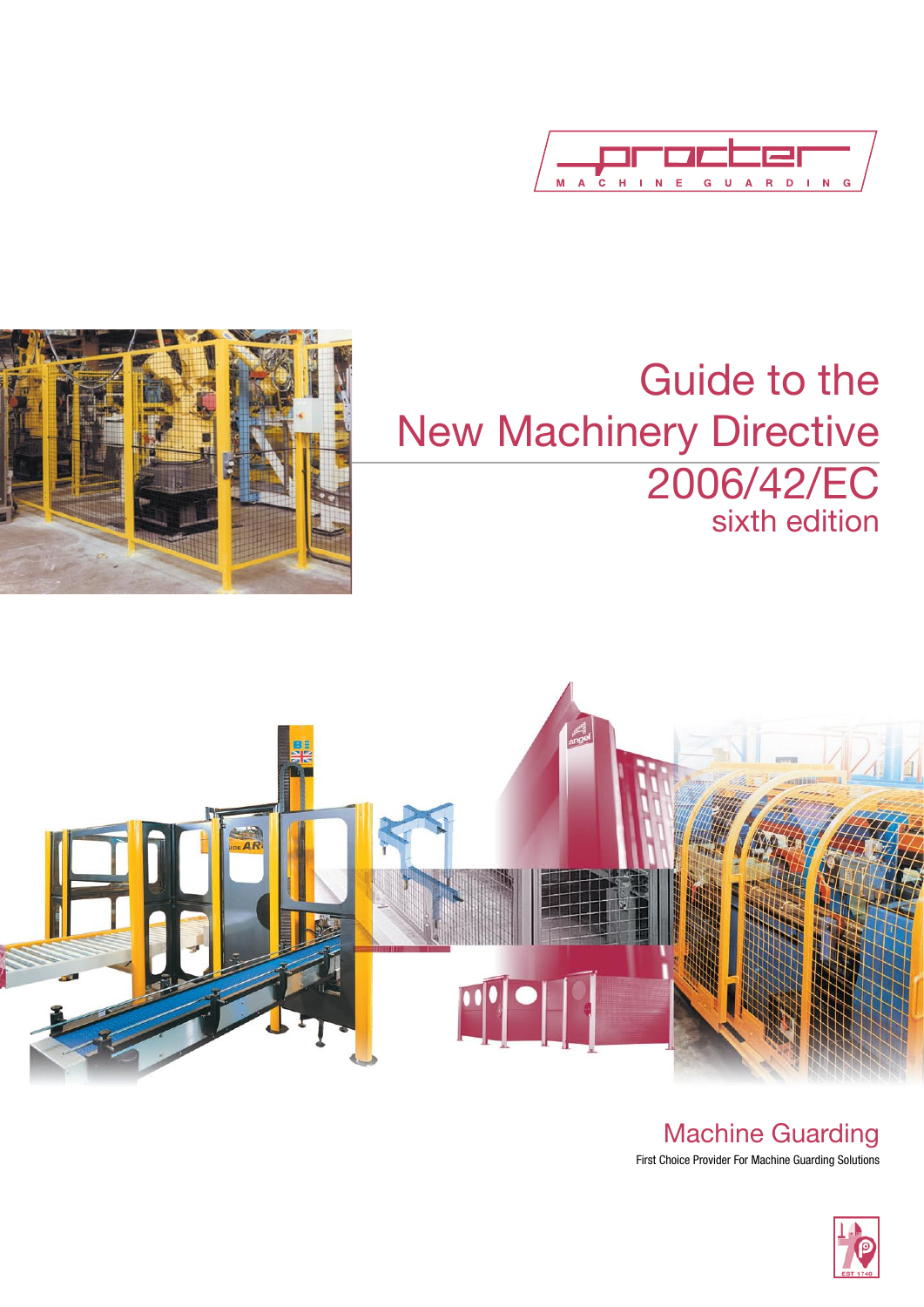

sixth edition

# **Contents**

- Introduction 2 Background 2
- 
- Timescales 2 General overview 3
- Detailed analysis 4
- Industry comment 13
- Further information 17

# Introduction

Machinery Directive 2006/42/EC became applicable on 29 December 2009, superseding the Machinery Directive 98/37/EC. While the two are broadly similar, there are significant differences that affect machine builders, those performing final assembly and CE marking of machinery, and those placing imported machinery on the market in the European Economic Area (EEA), Switzerland and Turkey.

This guide highlights differences between the new and old Directives and provides information that will aid compliance with the new requirements. However, it remains the reader's responsibility to ensure compliance with the requirements of the Directive.

# **Background**

Since 29 December 2009 Directive 2006/42/EC has regulated the placing on the market, and the putting into service, of machinery in the EEA, replacing the existing Directive 98/37/EC. This recasting of the Machinery Directive, which is a comprehensive amendment, is intended to extend the scope, improve clarity, remove some of the acknowledged flaws that existed in the old Directive, provide an optional route to conformity assessment through quality assurance for manufacturers of some types of machinery, especially prototype and bespoke machinery, and introduce provisions for market surveillance.

National Governments are required to implement the Directive through their own legislation; the UK Government has done this by introducing new Machinery Regulations.

# **Timescales**

This is not the first time that the Machinery Directive has undergone changes. It was originally known as Directive 89/392/EEC, then it was amended by Directives 91/386/EEC and 93/68/EEC. Directive 98/37/EC was created to consolidate the original Directive and its amendments.

In 2001 the European Commission proposed to amend Directive 98/37/EC and, following protracted negotiations, an agreed text was published in late 2005.

Directive 2006/42/EC was published in the Official Journal of the European Union on 9 June 2006 as the third amendment of the Machinery Directive.

National Governments had until 29 June 2008 to transpose the Directive into their domestic legislation. Here in the UK, Statutory Instrument 2008/1597 *The Supply of Machinery (Safety) Regulations* 2008 came into force on 29 December 2009 in accordance with the Directive. The new Regulations replace the Supply of Machinery (Safety) Regulations 1992, as well as the 1994 and 2005 amendments.

CEN (the European standards organisation) had until 29 December 2009 to adapt approximately 650 Harmonised standards to the new Directive, though this task was not completed on time.

On 29 December 2009 the new Directive became applicable and the old Directive was repealed. There was no transition period except for cartridge-operated fixing and other impact machinery, which were previously excluded from the Machinery Directive; for these there was a transition period until 29 June 2011.

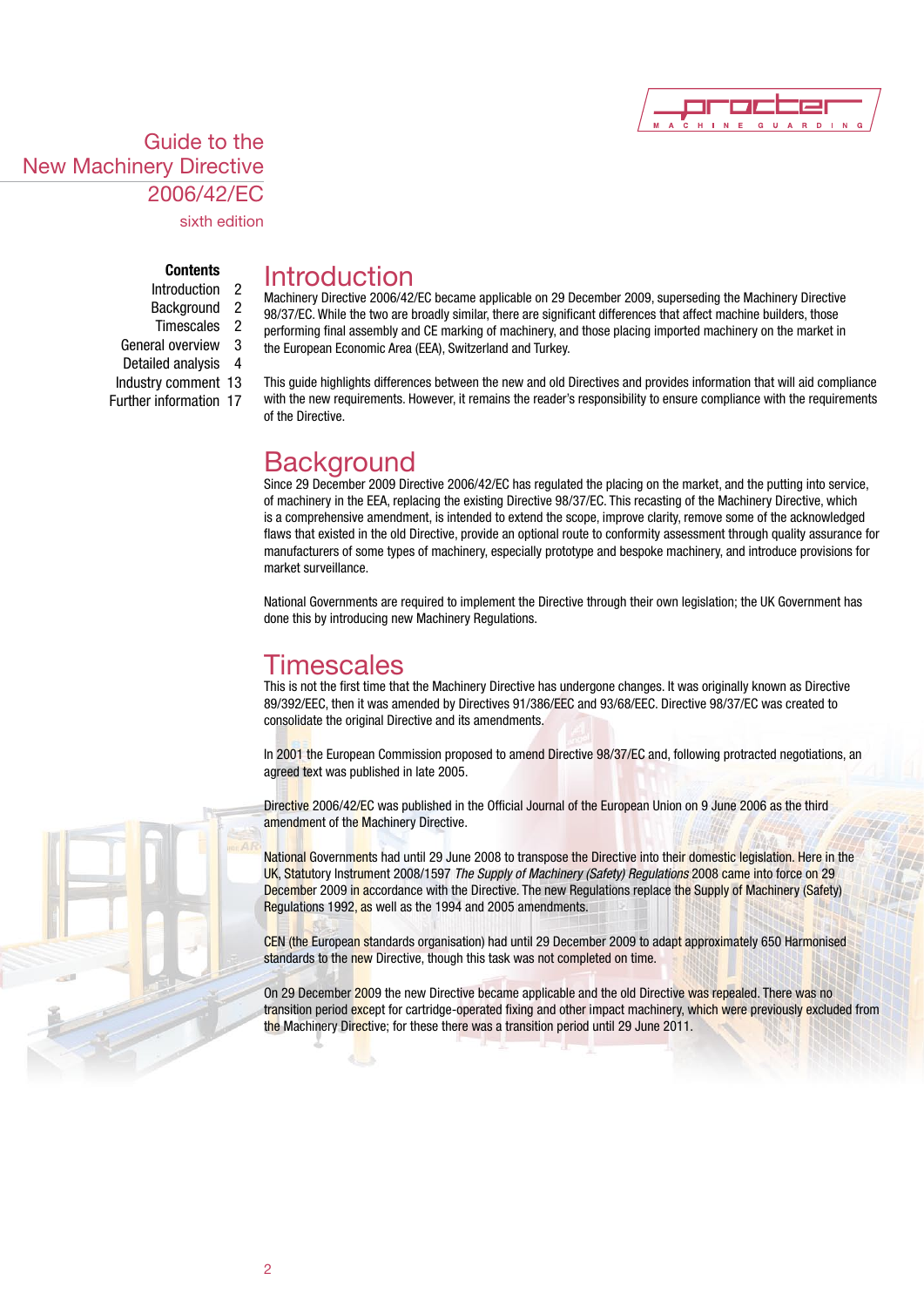

sixth edition

# General overview

### Scope

Changes to the scope of the Directive, and the fact that Article 24 of the new Machinery Directive also amends the Lifts Directive 95/16/EC, mean that construction site hoists are now included, and lifts with a travel speed no greater than 0.15 m/s are excluded from the Lifts Directive; these are now subject to the Machinery Directive instead.

Cartridge-operated fixing and other impact machinery are no longer excluded from the Machinery Directive.

Whereas the old Directive stated that the Low-Voltage Directive (LVD 73/23/EEC) should be applied in situations where the risks are mainly electrical, Article 1 of the new Machinery Directive identifies specific types of equipment to which the LVD (now 2006/95/EC) should be applied. Note, however, that the essential health and safety requirements of the LVD have become part of the Machinery Directive requirements for electrical equipment.

As with other 'New Approach' EU Directives, the new Machinery Directive applies to machinery placed on the market and put into service throughout the EEA – which consists of the EU Member States and Iceland, Norway and Liechtenstein – plus Switzerland and Turkey have harmonised their laws with the new Machinery Directive.

### Partly Completed Machinery

Whereas the old Directive referred to 'machinery which cannot function independently', the new Directive introduces – and more clearly explains – the concept of 'partly completed machinery.' Under the new Directive, a manufacturer of partly completed machines or his authorised representative must prepare the relevant technical documentation, assembly instructions and declaration of incorporation. Note that authorities can perform market surveillance on partly completed machinery, though Article 11 is not applicable, this being the Safeguard clause that provides for unsafe machinery to be withdrawn from the market or prohibited from being placed on the market or put into service.

### Essential Health and Safety Requirements

At the heart of the Directive are the essential health and safety requirements (EHSRs) and these have been clarified and placed in a more logical order. Because of the inclusion of construction site hoists and slow-moving lifts in the revised scope, there are new EHSRs relating to risks associated with lifts serving fixed landings.

The list of standards harmonised to the Machinery Directive 2006/42/EC was first published in the Official Journal on 8 September 2009, though a revised list and additional amendments have been published more recently (see Further information).

It was agreed in the EU Machinery Working Group that prior to 29 December 2009 if a product complied with both Directives the Declaration of Conformity could reference both Directives but should state that 98/37/EC applied until 28 December 2009 and 2006/42/EC applied after that date.

# Fixed Guards

Something that will affect virtually all machine builders is the change to the way fixed guards must be fastened to the machine. Fixings can no longer be loose; the new Directive states that they must remain attached to either the guards or machinery when the quards are removed.

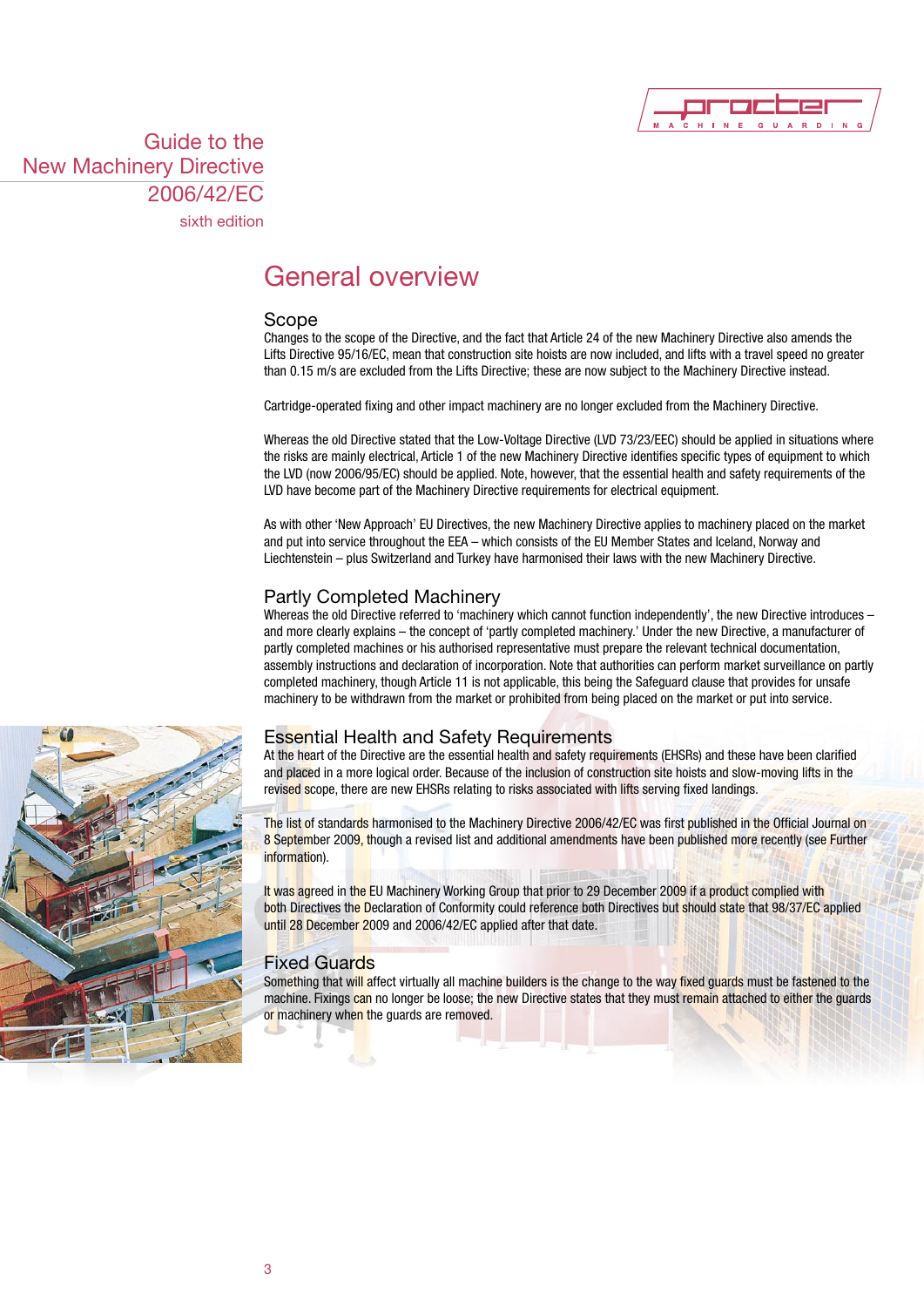

sixth edition



# Conformity Assessment

One of the key changes in the new Directive is the liberalisation of the conformity assessment procedures for some types of machinery (listed in Annex IV). If machinery is designed in accordance with the relevant harmonised standards, the new Directive gives manufactures the option to self-certify machinery, thereby avoiding the requirement to deposit the technical file with a Notified Body. For other Annex IV machinery, manufactures can either request EC type-examination by a Notified Body or have a Notified Body approve a full quality assurance system covering design, manufacture, final inspection and testing.

There are changes relating to the Technical File and Declaration of Conformity, and a new Declaration of Incorporation for partly completed machinery.

### Market Surveillance

The new Directive is more explicit about the duties of the Member States to organise market surveillance (enforcement). Obligations include co-operation between the market surveillance authorities and respect for confidentiality and transparency. In addition, the new Directive draws on material in the General Product Safety Directive, enabling the European Commission to adopt a decision, after consultation of the Machinery Committee, to prohibit or restrict the placing on the market of a category of machines presenting risks to health and safety due to shortcomings in the relevant harmonised standard(s) or by virtue of their technical characteristics, or to make such machinery subject to special conditions.

# **Certification**

Manufacturers that have obtained EC type-examination certificates for their machinery under the old Directive need to request a review of the certification by the Notified Body, as new certificates, issued in accordance with the new Directive, need to be in place for machinery placed on the market after 29 December 2009.

For machinery certified in accordance with Article 8(2)(c) of the old Directive (ie Annex VI machinery for which a technical file has been sent to a Notified Body or a certificate of adequacy issued), manufacturers now need to apply one of the procedures from Article 12(3) and (4) of the new Directive, as the old route to certification no longer exists in the new Directive.

# Detailed analysis

# **Preamble**

- (5) Construction site hoists intended for lifting persons and persons and goods are now included.
- (6) Portable cartridge-operated fixing and other cartridge-operated impact machinery designed for industrial or technical purposes (which had been excluded from the original Machinery Directive by the amending Directive 91/368/EEC) is reintroduced into the scope of Machinery Directive 2006/42/EC.
- (9) Provides for the legal framework within which market surveillance (enforcement) can proceed harmoniously.

# Article 1 - Scope

- 1(1) The scope is now:
- (a) machinery (b) interchangeable equipment
- (c safety components
- (d) lifting accessories
- (e) chains, ropes and webbing
- (f) removable mechanical transmission devices
- (g) partly completed machinery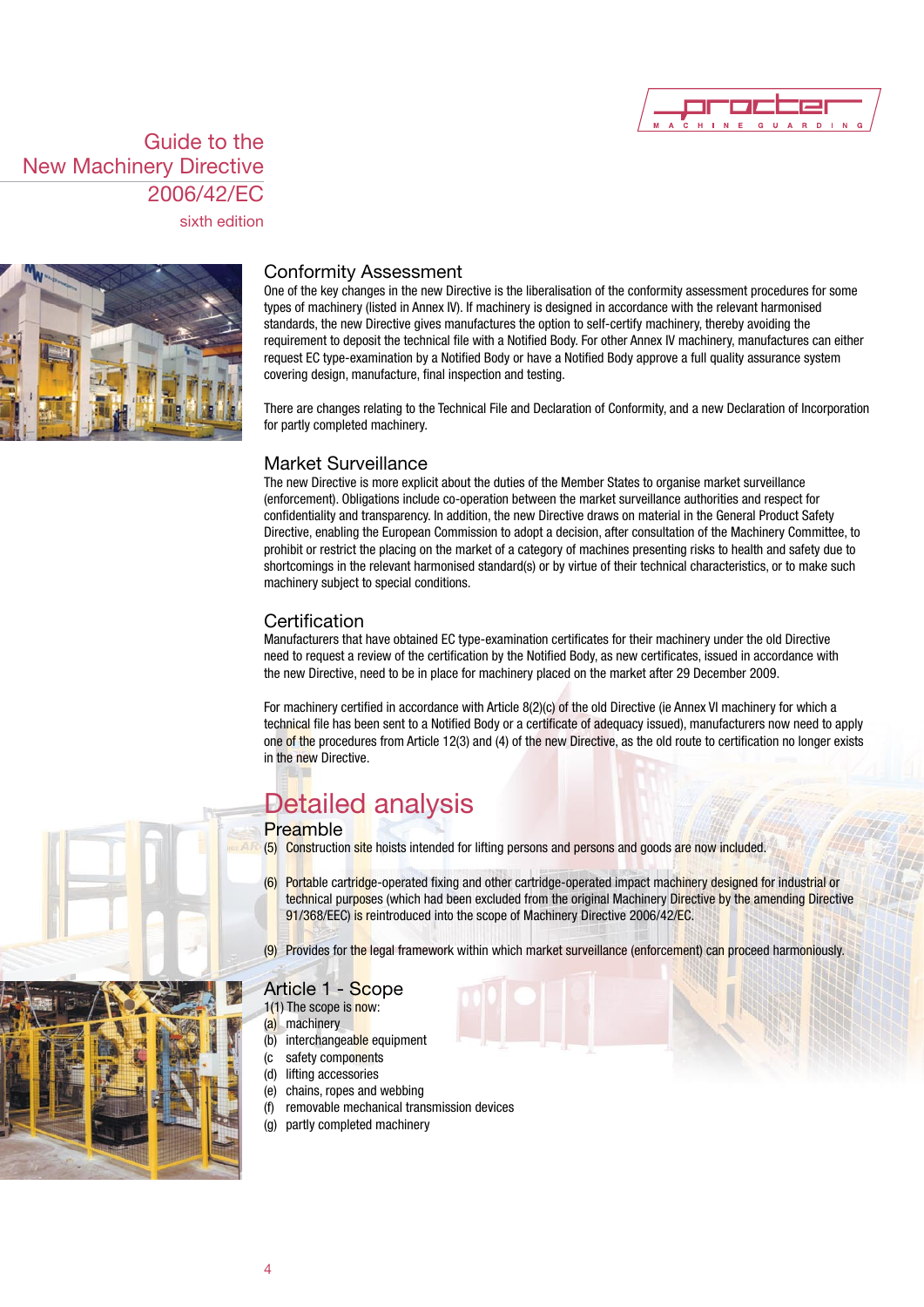

sixth edition

### 1(2) Exclusions

The new Directive changes the location of the exclusion relating to machinery for which the only power source is directly applied human effort. Hence although the exclusion is absent from 1(2), such machines are in fact still excluded unless they are used for lifting. See article 2(a) below.

Medical devices are no longer specifically excluded, as the general exclusion for machinery types that are covered by more specific Directives applies. In this case such machinery would normally be covered by the Medical Devices Directive. 93/42/EEC, though Article 3 of the M5 version (which became applicable from 21 March 2010) states that where a relevant hazard exists then the machinery shall also meet the essential health and safety requirements in Annex I of the Machinery Directive if they are more specific to the machinery than those in the Medical Devices Directive.

The new Directive excludes 'weapons, including firearms', whereas the old Directive excluded 'firearms.' Crossbows and similar weapons are therefore now excluded.

There is a clearer definition of the means of transport excluded.

Machinery specially designed and constructed for research purposes for temporary use in laboratories is excluded, but note the word 'temporary.'

The following are now excluded, as they are covered by the Low-Voltage Directive:

- Household appliances intended for domestic use
- Audio and video equipment
- Information technology equipment
- Ordinary office machinery
- Low-voltage switchgear and controlgear
- **Electric motors**

In addition, high-voltage switchgear, controlgear and transformers are excluded.

# Article 2 - Definitions

In comparison with the old Directive, formal definitions are provided for many more terms.

2(a) The definition of 'machinery' refers to a 'drive system other than directly applied human or animal effort.' Machinery may therefore be powered by natural sources of energy such as wind or water power. Furthermore, machinery can be powered by manual effort that is not directly applied but stored (eq by means of a spring, raised weight, or hydraulic or pneumatic accumulator) so that the machinery can function after the manual effort has ceased. The fourth indent of 2(a) makes it clear that assemblies of machinery may include partly completed machinery. Note that there is now a harmonised standard for assemblies of machinery (EN ISO 11161:2007+A1:2010, *Safety of machinery. Integrated manufacturing systems. Basic requirements)* whereas no such standard was harmonised to the old Directive.

# *"The problem is that end users are often unaware that they are responsible for CE marking assemblies of machinery."*

2(c) There is now a clearer definition of 'safety component' within the body of the Directive, plus there is now an indicative list of safety components in Annex V. Note that the definition of a safety component could be interpreted very broadly to include a wide variety of standard machine components that fulfil a safety function; conversely, safety components that are manufactured by the machinery manufacturer for use on the machinery are *not* subject to the Machinery Directive as such (though these components must enable the machinery to comply with the essential health and safety requirements.

2(g) 'Partly completed machinery' is defined. However, although this point states that a drive system is partly completed machinery, there is no definition for 'drive system.' An internal combustion engine placed on the market for fitting to machinery would count as partly completed machinery whereas most electric motors would not (because they are covered by the Low Voltage Directive).

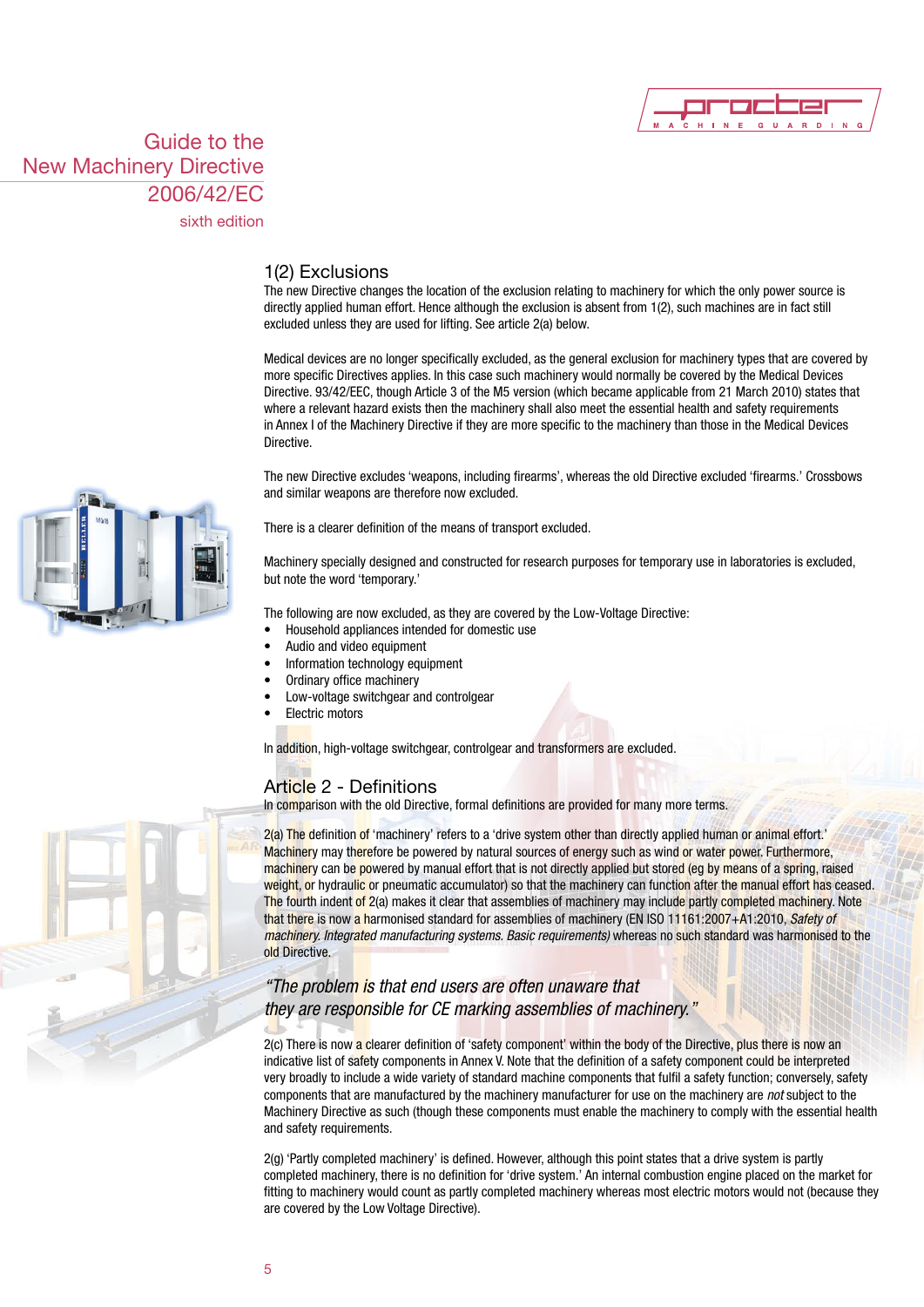

sixth edition

2(h) Machinery is considered as placed on the market when it is made available in the Community for the first time. While the Machinery Directive does not generally apply to used or second-hand machinery, it does if that machinery is placed on the market or put into service for the first time in the Community having first been made available for distribution or use outside the Community.

2(j) 'Authorised representative' is defined as 'any natural or legal person established in the community who has received a written mandate from the manufacturer to perform on his behalf all or part of the obligations and formalities connected with the Directive.'

*"Someone within Europe who can be contacted and, if necessary, made liable should an incident occur."*

### Article 5 - Placing on the market and putting into service

1(f) This states that the CE mark must be affixed. Note that this applies to the products listed in the scope, which includes the safety components listed in Annex V. But although partly completed machinery is included in the scope, it is not CE marked (see clause 2 of Article 5).

# Article 12 - Procedures for assessing the conformity of machinery

There are some significant changes with respect to conformity assessment. First, there is no longer an option to submit a technical file to a notified body for verification and certification of adequacy. Second, there is a new quality assurance procedure, which is described in Annex X.

# Article 13 - Procedure for partly complete machinery

This new Article explains what a manufacturer of partly completed machinery or his authorised representative must do before the partly completed machinery is placed on the market.

# Article 24 - Amendment of Directive 95/16/EC

This new Article amends the Lifts Directive, defines 'lift' and 'carrier' and makes it far easier to identify which Directive should be applied.

# Article 27 - Derogation

This new Article provides for a transition period until 29th June 2011 for portable cartridge operated fixing and other impact machinery. However, Member States can choose whether or not to apply the derogation, so manufacturers should check the local regulations before placing such machinery on the market if it does not yet comply with the new Machinery Directive.

# Annex I - Essential Health and Safety Requirements relating to the design and construction of machinery

Note that the Annex title no longer refers to 'safety components' but, for the purposes of this Annex, safety components are included because they are specified in the definition for 'machinery' given in Article 2.

**General principles** The comparable section in the old Machinery Directive ('Preliminary observations') stated that the manufacture 'is under an obligation to assess the hazards' whereas the new Directive states that the manufacturer or his representative 'must ensure that a risk assessment is carried out.' It then goes on to outline the steps that shall be taken in a risk assessment and risk reduction process.

*"Machine builders will therefore need to ensure that they have documented their risk assessment procedure."*

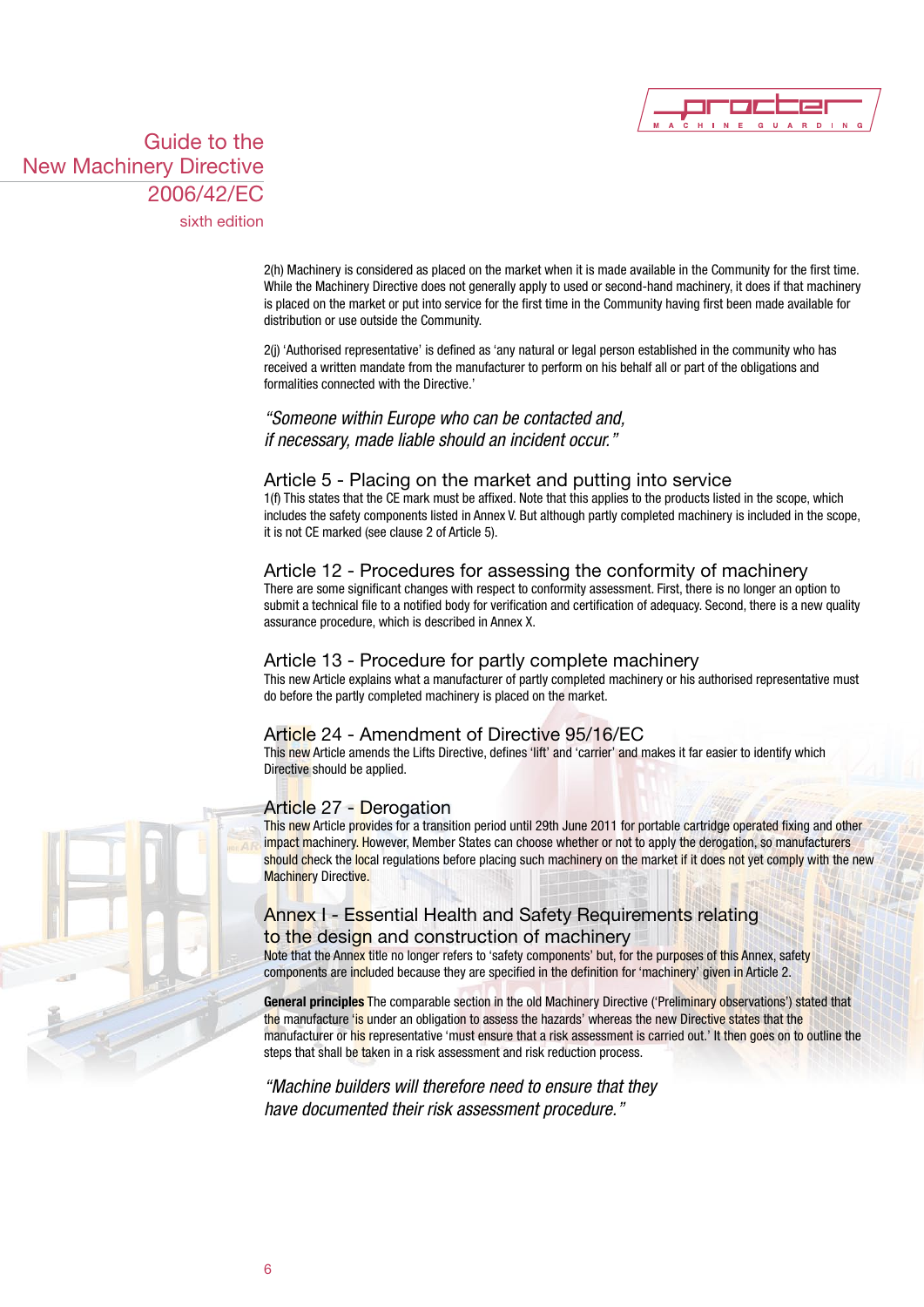

sixth edition



Paragraph 3 (which is virtually identical to paragraph 2 in the old Directive) states: 'The essential health and safety requirements laid down in this Annex are mandatory; However, taking into account the state of the art, it may not be possible to meet the objectives set by them. In that event, the machinery must, as far as possible, be designed and constructed with the purpose of approaching these objectives.' Some commentators have suggested that 'as far as possible' might be interpreted as a 'loophole' to enable machinery designed under the old Directive to remain on the market under the new Directive. Anyone considering taking this approach should think carefully about whether a failure to meet the essential health and safety requirements is really justifiable taking account of the state of the art, and the consequences of a market surveillance authority taking action to have the machinery removed from the market.

When considering the state of the art, machine builders should remember that Recital 14 states that they can take account of economic requirements. Machine builders are therefore not expected to implement safety measures that are prohibitively expensive.

# Chapter 1 - Essential Health and Safety Requirements

**1.1.1 Definitions** The new EHSRs (Essential Health and Safety Requirements) contain nine definitions compared with three in the old EHSRs. In particular, paragraph (f) now defines a 'guard' as 'a part of the machinery used specifically to provide protection by means of a physical barrier. Note, however, that this definition differs from that in the harmonised standard EN 953 *(Safety of machinery. Guards. General requirements for the design and construction of fixed and movable guards)*. Moreover, interpreting the term 'specifically' from the Directive in order to relax the requirements relating to parts of the machine such as weatherproof covers and chutes would be incorrect, as they often provide protection, if only as a secondary function.

**1.1.2(a) Principles of safety integration** This section refers to the 'foreseeable lifetime' and includes within this the phases of 'transport, assembly, dismantling, disabling and scrapping.' In comparison, the old Directive mentioned only assembly and dismantling.

**1.1.6 Ergonomics** This new section states that 'discomfort, fatigue and physical and psychological stress faced by the operator must be reduced to the minimum possible.'

# *"In addition, ergonomics should be addressed under many of the other essential health and safety requirements."*

**1.1.7 Operating positions and 1.1.8 Seating** These new sections cover these safety-related requirements for operators.

**1.2 Control systems** This section has changes as outlined below.

**1.2.1 Safety and reliability of control systems** This section has been expanded. Note that the requirements in this section apply to *all* parts of a control system (not just parts of the safety-related control system) that, in the event of a failure, could lead to the machinery behaving in an unexpected or unintended way.

**1.2.2 Control devices** This section now states that from 'each' control position the operator must be able to check the danger zones, whereas the old Directive referred only to the 'main' control position. This has implications for machines with multiple control positions, pendant or wireless controls.

**1.2.3 Starting** This section has been expanded.

**1.2.4.2 Operational stop** This new section describes the situation where, for operational reasons, a stop is required that does not isolate the energy supply to the actuator(s). Such stop conditions must be monitored and maintained.

**1.2.4.4 Assembly of machinery** This is essentially the same as the section in the old Directive for 'Complex installations,' with the term 'assembly of machinery' improving clarity.

**1.3.9 Risks of uncontrolled movements** This new section refers to movements that might occur after a part of the machinery has stopped.

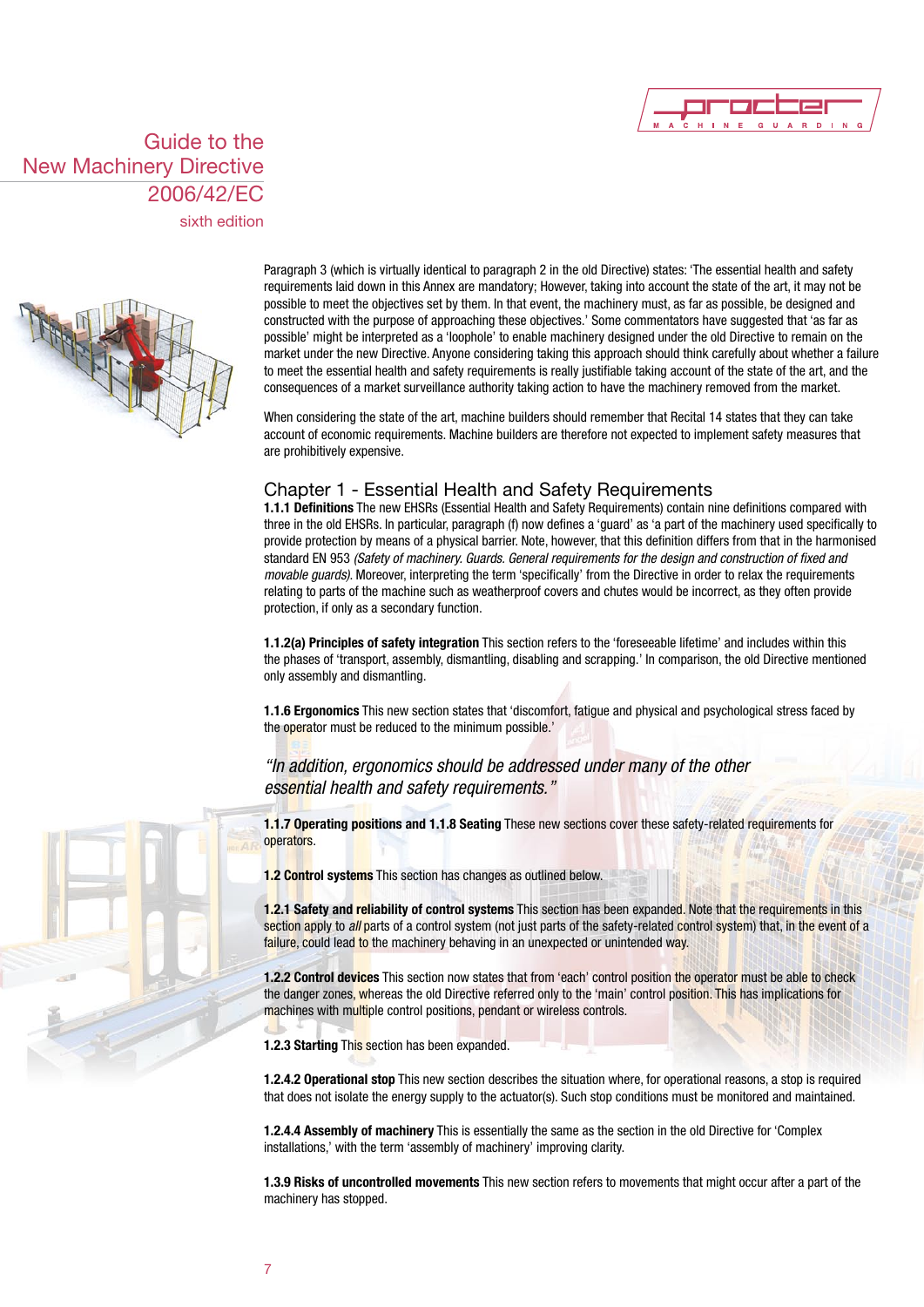

sixth edition

**1.4 Required characteristics of guards and protective devices** This section contains some important changes as outlined below.

**1.4.1 General requirements** This section now states explicitly that 'guards must, where possible, protect against the ejection or falling of materials or objects and against emissions generated by machinery.' In the old Directive, there were similar requirements elsewhere for movable and adjustable guards to protect against ejection, and 'emissions of dust, gases, etc' was covered in section 1.5.13

**1.4.2.1 Fixed guards** This section now states that 'fixing systems must remain attached to the guards or machinery when the guards are removed.' Various types of captive screws, quarter-turn fasteners and other fasteners are available, but machine builders will need to specify these with care if they are to find the optimum combination of purchase cost, installation cost and ease of use.

# *"It is overkill to require ALL such fixings to be captive."*

Using wording that is virtually identical to the text in the old Directive, the New Directive states that 'Where possible, guards must be incapable of remaining in place without their fixings.'

### *"The absurdity of this has been pointed out on several occasions."*

When considering what type of fixings to use for fixed guards, bear in mind that the definition of a guard in the Machinery Directive is different from that in the harmonised standard EN 953 *(Guards. General requirements for the design and construction of fixed and movable guards)*. Furthermore, EN 953 states: 'Where it is foreseen (eg maintenance) that the fixed guard will be removed then the fastenings shall remain attached to the guard or to the machinery.' The standard can therefore be interpreted as not requiring retained fasteners to be used if it is not foreseen that the guards will be removed for maintenance, cleaning or other reasons. Of course, the final choice of fixings and tools will depend on the outcome of the risk assessment.

**1.4.2.2 Interlocking movable guards** This section replaces Section 1.4.2.2 'Movable guards' of the old Directive. Whereas movable guards were previously divided into Type A and Type B guards, the new text refers to interlocking movable guards and movable guards used in association with a guard locking device and an interlocking device. A new addition to this section states: 'Where it is possible for an operator to reach the danger zone before the risk due to the hazardous machinery functions has ceased, movable guards must be associated with a guard locking device in addition to an interlocking device that: prevents the start of hazardous machinery functions until the guard is closed and locked; and keeps the guard closed and locked until the risk of injury from the hazardous machinery has ceased.'

**1.5.1 Electricity supply** This section now states that 'the safety objectives set out in Directive 73/23/EEC shall apply to machinery.' Note that Directive 73/23/EEC, the Low-Voltage Directive (LVD), has recently been the subject of a codification, requiring a new number 2006/95/EC.

**1.5.7 Explosion This** section contains less than before, but note that it refers to 'provisions of the specific Community Directives,' ie the ATEX Directives.

**1.5.8 Noise and 1.5.9 Vibrations** These sections now state that levels of noise and vibrations, respectively, may be assessed with reference to comparative emissions data from similar machinery.

**1.5.15 Risk of slipping, tripping or falling** This section now refers explicitly to handrails.

**1.5.16 Lightning** This new section states that 'machinery in need of protection against the effects of lightning while being used must be fitted with a system for conducting the resultant electrical charge to earth.'

**1.7 Information** This section, previously 'Indicators,' is now more explicit about the format in which information and warnings must be displayed on the machinery.



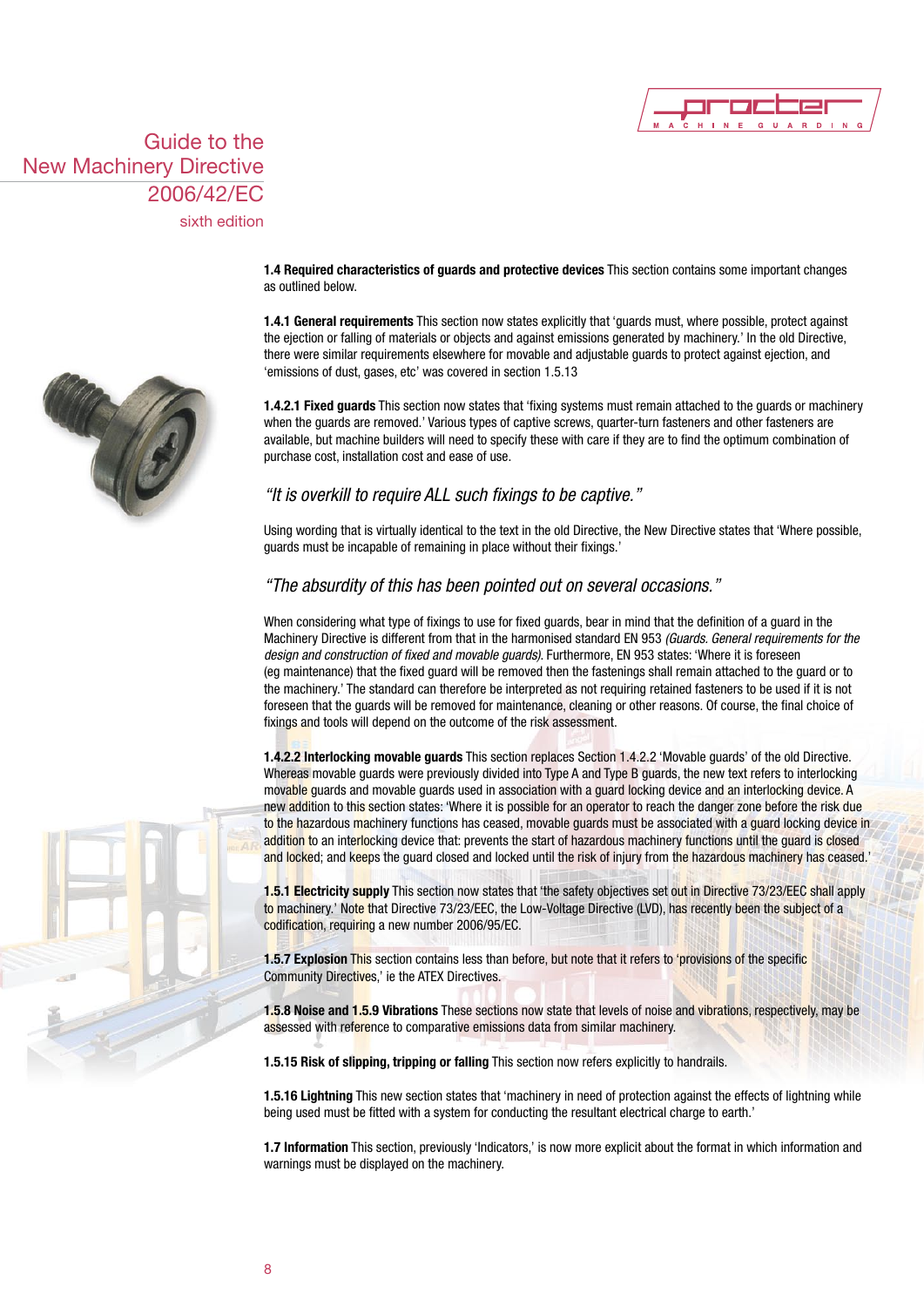

sixth edition

**1.7.1 Information and warnings on the machinery** Information written on the machinery (or displayed on a screen or provided via recorded voice messages or a voice synthesiser) must be provided in the official language or languages of the Member States in which the machinery is placed on the market and/or put into service. If the machine user also requires such information in another language then this may be requested but it is outside the scope of the Machinery Directive.**1.7.2 Warning of residual risks** Warnings marked on the machine must comply with the same requirements as in 1.7.1.

**1.7.3 Marking of machinery** The fourth paragraph refers to information that is essential for safe use of the machinery. This information must comply with the same requirements as in 1.7.1.

**1.7.4 Instructions** Machine suppliers should not assume that users have facilities for reading health and safety-related instructions that are in an electronic format. A paper copy should be supplied. However, electronic documents offer advantages in terms of security and updates, so it is helpful to provide the instructions in an electronic format as well.

Instructions must be provided in the official language or languages of the Member States in which the machinery is placed on the market and/or put into service. However, instructions that are intended for use by specialised personnel for servicing and similar activities can instead be supplied in a language understood by those users.

**1.7.4.1 General principles for the drafting of instructions** This new section covers material contained in the old Clause 1.7.4 and contains clearer information about the 'Original instructions' and the 'Translation of the original instructions' supplied with the machinery.

**1.7.4.2 Contents of the instructions** This new section covers material from the old Section 1.7.4 and is clearer, more explicit and more extensive. For example, it states that each manual must contain, where applicable, (e) the drawings, diagrams, descriptions and explanations necessary for the use, maintenance and repair of the machinery and for checking correct functioning, (I) information about the residual risks that remain despite the inherent safe design measures, safeguarding and complementary protective measures employed, (o) the conditions in which the machinery meets the requirement of stability during use, transportation, assembly, dismantling when out of service, testing or foreseeable breakdowns, and (t) the specification of the spare parts to be used, when these affect the health and safety of operators. Paragraph (3) states that the Declaration of Conformity (DoC) or a document setting out the contents of the DoC must be included, though this can be generic, as it does not need to contain the serial number and signature. Note, however, that Annex II still requires the DoC (or Declaration of Incorporation for partly completed machinery) to be drawn up and Article 5 *(Placing on the market and putting into service)*, paragraph (e), states that before the machinery is placed on the market and/or put into service the manufacturer or his authorised representative shall 'draw up the EC declaration of conformity in accordance with Annex II, part1, section A and ensure it accompanies the machinery.'

There is an important change to the requirements relating to information about airborne noise emissions, found in (u). Under the old Directive the sound power level had to be stated when it exceeded 85 dB(A), but the requirement now applies when the sound power level exceeds 80 dB(A).

**1.7.4.3** This new section covers material contained in the old Section 1.7.4 and states that sales literature must not contradict the health and safety aspects of the instructions, and sales literature quoting performance characteristics must contain the same information on emissions as the instructions.

Chapter 2 - Supplementary EHSRs for certain categories of machinery **2.1** This section now applies to machinery for foodstuffs, cosmetics and pharmaceutical products, whereas the old Directive referred only to agri-foodstuffs.

**2.2.2** This new section relates to portable fixing and other impact machinery, which were excluded from the old Directive.

# Chapter 3 - Supplementary EHSRs to offset hazards due to the mobility of machinery

This chapter has been largely rewritten for clarity, but there are also some changes and additions such as references to control systems.

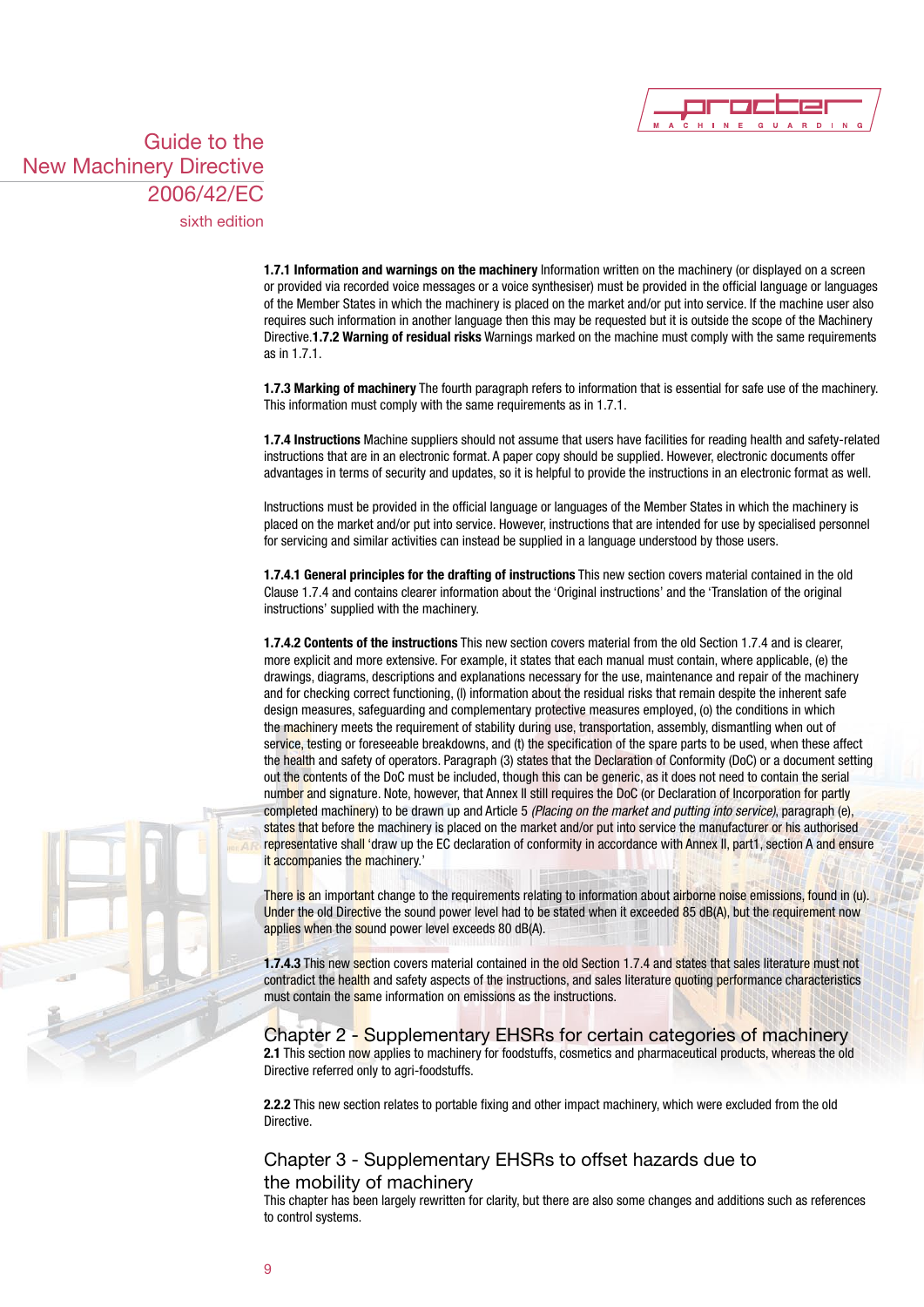

sixth edition

# Chapter 4 - Supplementary EHSRs to offset hazards due to lifting operations

The opening remarks of this section in the new Directive do not contain the following sentence from the old Directive: 'The load may consist of objects, materials or goods.' The implication is that persons are now included. In addition, the new Directive contains an additional definition for 'carrier,' which refers specifically to 'persons and/or goods' (Section 4.1.1(g)).

**4.1.2.8 Machinery serving fixed landings** This new section contains five sub-sections.

**4.1.3 Fitness for purpose** This is a new section.

# Chapter 6 - Supplementary EHSRs for machinery presenting particular hazards due to the lifting of persons

**6.1.1 Mechanical strength** This section now states that 'If ropes or chains are used to suspend the carrier, as a general rule, at least two independent ropes or chains are required, each with its own anchorage.'

Much of Chapter 6 has been rewritten for reasons of clarity, but there is also a new section **6.4 Machinery serving fixed landings** with three sub-sections.

# Annex II - Declarations

Note that there is no longer a separate declaration of conformity for safety components. Because safety components are now listed in the scope of the Directive as item (c), and the definition of 'machinery' includes items (a) to (f) of the scope, the declaration of conformity for safety components is the same as that for 'machinery' (see 1.A below).

# 1. A. EC Declaration of Conformity of the machinery

The EC Declaration of Conformity must now state the place and date of the declaration.

# *"The version dates and technical content of the standards originally used will, in the majority of cases, have changed since that declaration of conformity was last updated."*

When listing the harmonised standards used, in the event of a standard not being applied in full the manufacturer should state which specifications have or have not been applied.

# 1. B. Declaration of Incorporation of partly completed machinery

This is new, as partly completed machinery was not part of the old Directive's scope. Note that there is no requirement to list the harmonised standards applied but, in most cases, to do so would assist the person compiling the technical file and CE marking the completed machine.

# 2 - Custody

There is a new requirement for the manufacturer of the machinery (or partly completed machinery) or his authorised representative to keep the original EC declaration of conformity (or declaration of incorporation) for at least 10 years from the last date of manufacture of the machinery (or partly completed machinery).

# Annex III - CE marking

This Annex now states that the CE mark must be affixed 'in the immediate vicinity of the name of the manufacturer or his authorised representative, using the same technique.'

In addition, where the full quality assurance procedure referred to in Article 12(3)(c) and 12(4)(b) has been applied, the CE marking must be followed by the notified body's identification number.

*"CE marking will be required for ALL of the products subject to the Directive, with the exception of partly completed machinery."*

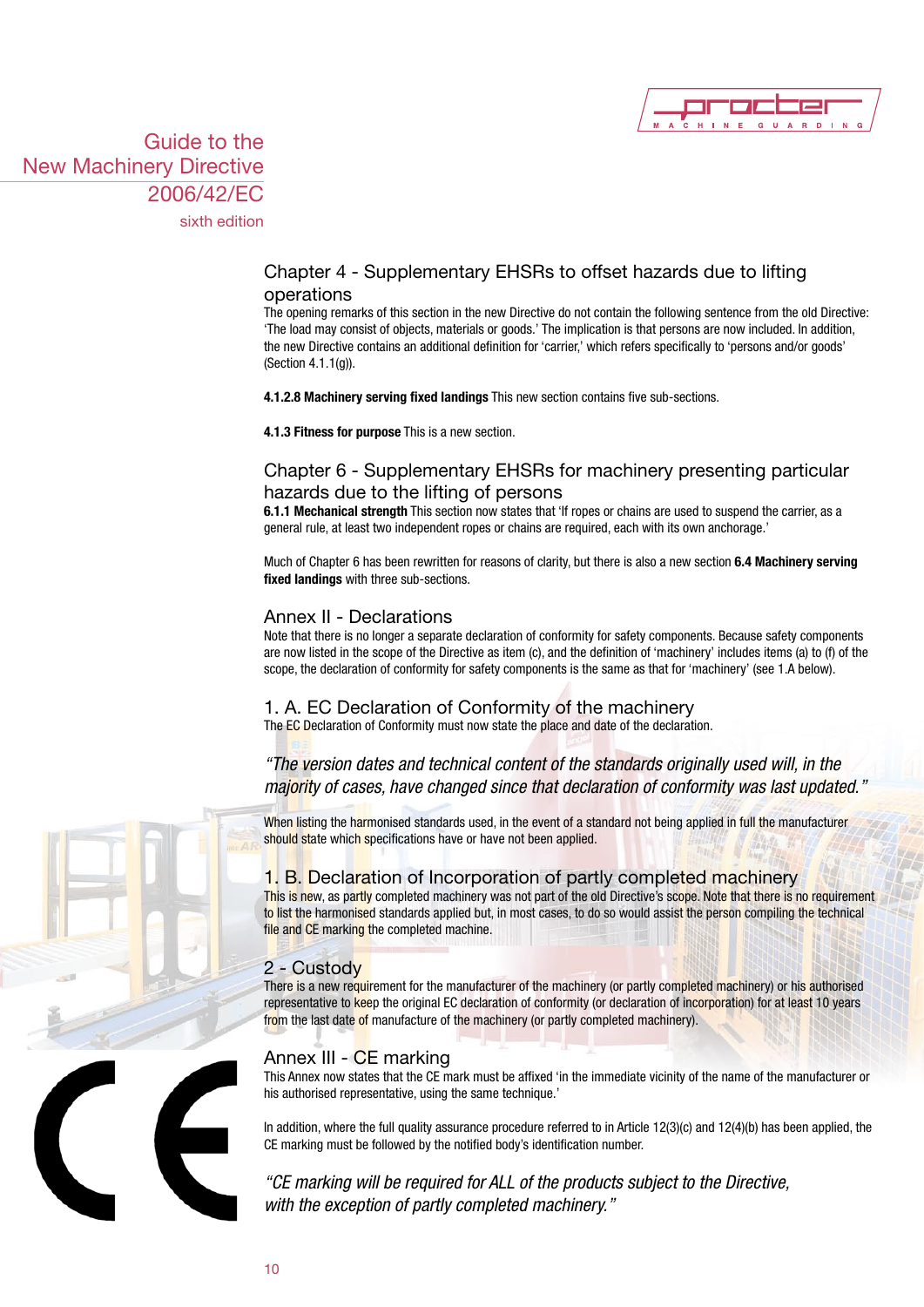

sixth edition

# Annex IV - Categories of machinery to which one of the procedures referred to in Article 12(3) and (4) must be applied

Some items are reworded for clarity, but other more significant changes are as follows:

- Internal combustion engines for underground working are no longer listed, as they are now treated as partly completed machinery.
- Bimanual controls are no longer listed.
- Logic units to ensure safety functions are now included.
- Portable cartridge-operated fixing and other impact machinery are now included.
- Machinery for the manufacture of pyrotechnics is no longer listed.

Note that the list in Annex IV is exhaustive, so machinery not included within the categories listed, even if similar or presenting similar hazards, is subject instead to the procedure for assessment with conformity checks as set out in Article 12 (2).

Annex V - Indicative list of the safety components referred to in Article 2(c) This new Annex includes some of the items from Annex IV (such as guards for removable mechanical transmission devices, protective devices designed to detect the presence of persons, roll-over protective structures, and falling object protective structures), plus various types of guard, valves, extraction systems, monitoring devices, restraint systems, energy limiters, noise/vibration reduction systems, and various lift components. Note that the list of items is indicative, so other products can be defined as 'safety components' by reference to Article 2(c); the list can also be updated by the Commission in accordance with Article 8(1)(a).

# *"The list includes equipment that may previously not have been considered to be a safety component."*

### Annex VI - Assembly instructions for partly completed machinery

This new Annex contains a simple description of what the instructions must contain in relation to incorporating the partly completed machinery in the final machinery. It also states that the instructions must be in an official Community language acceptable to the manufacturer of the machinery in which the partly completed machinery will be assembled, or his authorised representative.

# Annex VII

### Part A - Technical file for machinery

The information contained in this new Annex was previously incorporated within the old Annex V 'EC Declaration of Conformity.' Note, however, that the new Directive states that the technical file must contain a general description of the machinery, even though this is also required in the instructions, a copy of which must be included in the technical file.

Whereas the old Directive only implied that a copy of the risk assessment should be included in the technical file, the new Directive states it explicitly.

The new Directive states that a copy of the EC Declaration of Conformity must be included in the technical file (the old Directive states that the technical construction file must be compiled before the Declaration of Conformity can be drawn up). For partly completed machinery, the technical file must contain both the declaration of incorporation and the relevant assembly instructions.

In the case of series manufactured machinery, the technical file must contain the internal measures that will be implemented to ensure that the machinery remains in conformity with the Directive.

Part B - Relevant technical documentation for partly completed machinery This part of the Annex is new and its contents are broadly similar to Part A for machinery. However, note the subtle difference in terminology: machinery requires a 'technical file' whereas partly completed machinery requires 'technical documentation.'



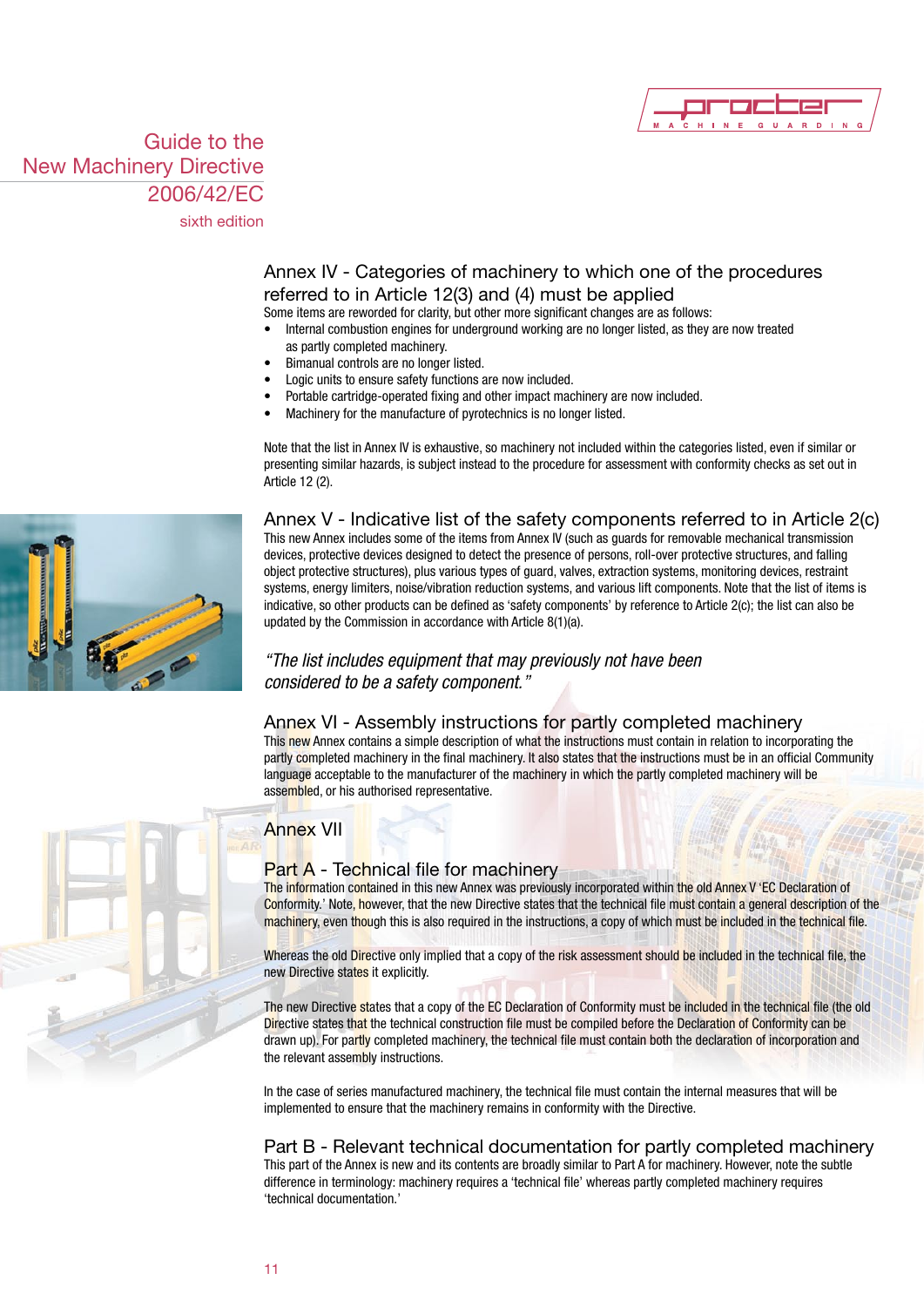

sixth edition

# Annex VIII - Assessment of conformity with internal checks on the manufacture of machinery

This new Annex appears to relate to series machines (but see industry comment). In essence, it states that for each machine a technical file shall be drawn up, and the manufacturer must take all measures necessary to ensure that the manufactured machinery complies with the technical file.

# *"The requirements of Annex VIII apply whether machines are manufactured as a single item with a unique specification or as a series of identical units."*

### Annex IX - EC type-examination

This new Annex is similar to the old Annex VI but requires both the notified body and the manufacturer to be more proactive (see section 9.1, for example).

Sections 4 and 9.3 require both the manufacturer and the Notified Body to retain a copy of the EC type-examination certificate, the technical file and related documents for 15 years from the date of issue (or re-issue, in the case of 9.3) of the certificate. The period of 15 years ensures that the documents are available for 10 years (the same period as for machinery CE marked using the other procedures) after the expiry of the EC type-examination certificate, which is the last date on which the certified type of machine may be manufactured. The old Directive did not require certificates to be reviewed every five years (see Section 9.3), so there was no corresponding requirement to retain the certificate and documentation for 15 years.

Section 9.1 states that 'the notified body has the ongoing responsibility of ensuring that the EC type-examination certificate remains valid. It shall inform the manufacturer of any major changes which would have an implication on the validity of the certificate.' This would include, for example, new or revised harmonised standards that have implications for the machinery examined.

Section 9.2 states that the manufacturer 'has the ongoing responsibility of ensuring that the said machinery meets the corresponding state of the art.'

In addition, section 9.3 requires that 'the manufacturer shall request from the notified body the review of the validity of the EC type-examination certificate every five years.'

*"Annex IX of the new Directive has introduced a requirement to validate the EC Type Examination Certificate every five years, with the possibility of a five-year extension each time."*

### Annex X - Full quality assurance

This new Annex describes the conformity assessment of Annex IV machinery manufactured using a full quality assurance system, and the procedure whereby a notified body assesses and approves the quality system and monitors its application.

This has the potential to be a more cost-effective route to compliance than EC type-examination, though the manufacturer will have to determine whether or not this is the case.

# Annex XI - Minimum criteria to be taken into account by Member States for the notification of bodies

This new Annex is very similar to the old Annex VII but there are two new sections. Section 8 states that notified bodies shall participate in co-ordination activities and be involved directly or represented in the European standardisation process in order that they 'know the situation in respect of relevant standards.'

Section 9 states that Member States must take all necessary steps to ensure that a notified body's customer files are handed over to another notified body or made available to the Member State in the event of the notified body ceasing its activities.

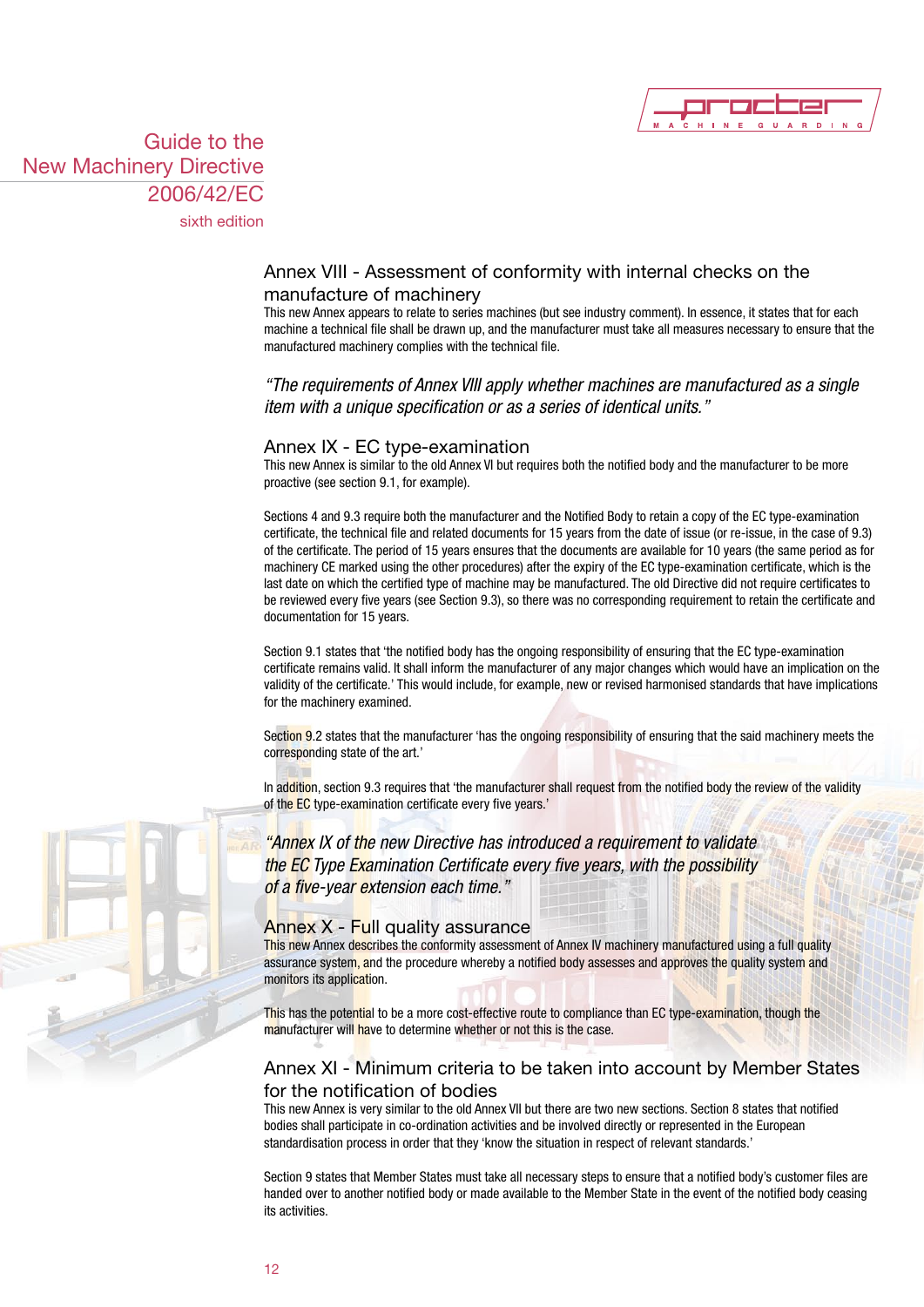

sixth edition

# Annex XII - Correlation table

This table lists the correlations between the old and new Directives, though in some cases the contents of the correlating articles are not identical, and there is no means of identifying where new material has been added.

# Industry comment

As well as the information that can be gleaned directly from comparing the old and new Directives, some less obvious but nevertheless useful interpretation is provided here by industry experts.

### Assemblies of Machinery

Robin Carver is the principal of Health & Safety Compliance Engineering and a member of the BSI Safety of Machinery MCE/003 committee. He writes:

*The European Machinery Directive, throughout its various incarnations, has always recognised 'assemblies' of machines but, in its latest manifestation as 2006/42/EC, it now clearly specifies the essential health and safety requirements for such assemblies. These assemblies must be considered to be whole new machines and must therefore be CE marked. Supporting guidance for manufacturing system assemblies has recently been published in the form of a harmonised standard EN ISO 11161:2007+A1:2010, Safety of machinery. Integrated manufacturing systems. Basic requirements.*

*An Integrated Manufacturing System (IMS) is an assembly of machines that together perform a specific manufacturing function—for example, bottling lines, canning lines, cartoning lines, packaging lines, component assembly systems, palletising systems, de-palletising systems, etc. These may comprise new, partly completed and/or used machines arranged and controlled to function as an 'integral whole.' Often it is the end user that takes on the task of integrating*  the various machines to create the complete line. Because an integrated assembly of machines must be considered *to be a whole new and different machine rather than just individual machines combined, it is, therefore, the integrator that must bear the burden of assessing and ensuring compliance of the final construction and declaring its compliance as an 'integral whole' by CE marking it in accordance with the Machinery Directive 2006/42/EC. The problem is that end users are often unaware that they are responsible for CE marking assemblies of machinery or, if they do understand their obligations, they lack the competences to fulfil them.*

### Implications of the new Machinery Directive Paul Laidler, managing director of Laidler associates, writes:

*The new Machinery Directive brings in many changes from what we are used to working to. Many of these are to the essential health and safety requirements and it is too easy to get hung up on these without worrying about the less noticeable but equally significant changes.*

*The first of these to highlight is the definition of the Authorised Representative which is now said to be 'any natural and legal person in the Community,' the key here being natural and legal. There are also changes to the requirements of the Declaration. One of the major changes here is that the Declaration must now include the name and address of the person who compiles the Technical File, ie carries out the CE Marking process, not just the person who signs the Declaration.*

*It appears that the European Union is trying to make sure that there is someone within Europe who can be contacted and, if necessary, made liable should an incident occur.*

*Changes to the exemptions list and also the newly added list of safety components make the position of some types of machine much clearer. However, the safety component list includes equipment that may previously not have been considered to be a safety component. Are manufacturers of these aware that they must now comply with the Machinery Directive?*

*On top of the changes to the Directive, all harmonised standards are being updated to reference both the new Directive and the amended standards. Businesses need to be aware that the standards they are currently using may be out of date, if not now, then very soon. Now is the time to act to update your systems and procedures.*

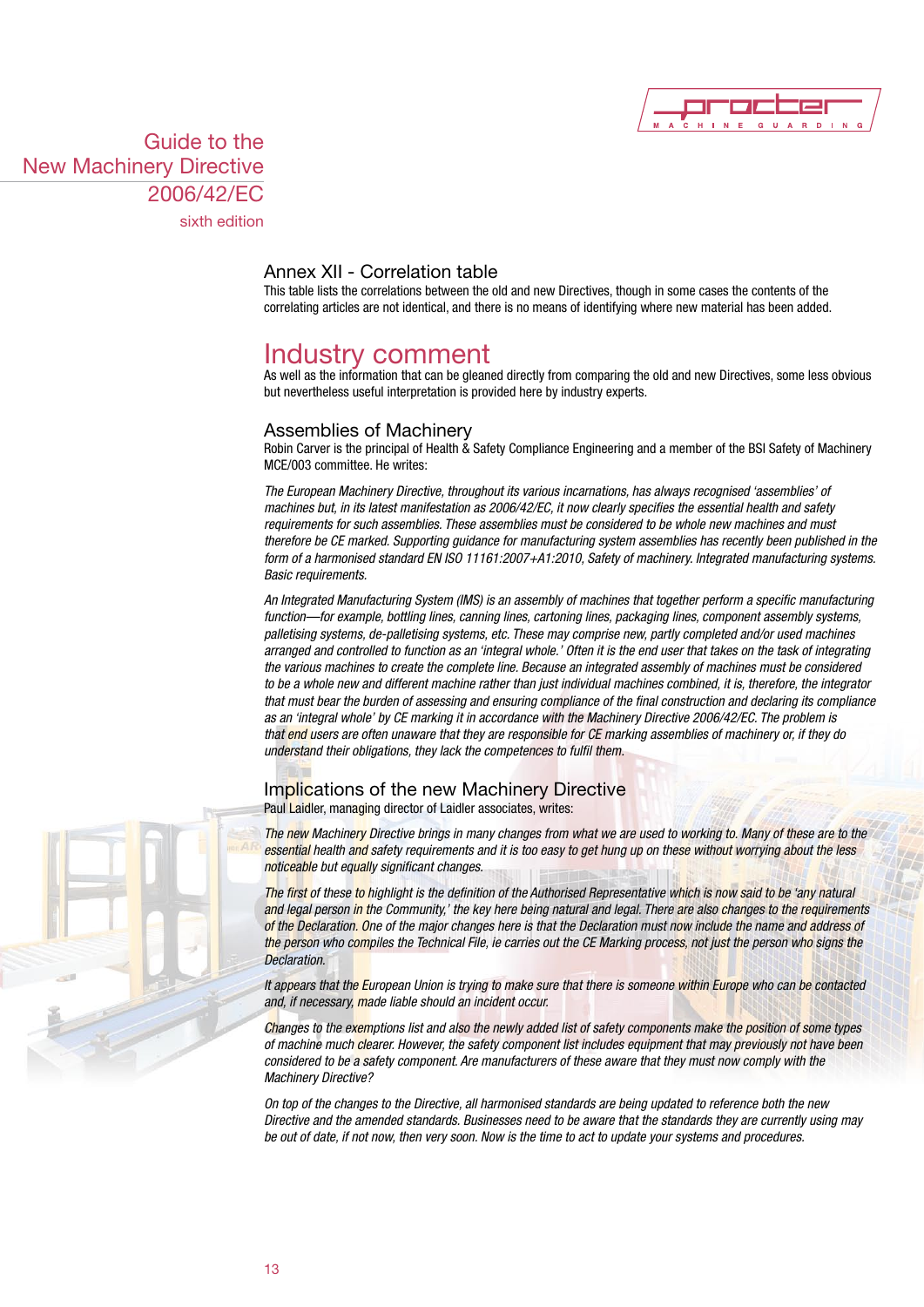

sixth edition

### Risk assessment, conformity and EC Type Examination Ian Murgatroyd, the European product manager for safety components at Rockwell Automation, writes:

*The new Machinery Directive 2006/42/EC does not introduce any radical changes over the Directive that it will replace, namely 98/37/EC; however, any company needing to comply with the new Directive should consider the following.*

*There is a subtle change to the requirement for risk assessment, which is now specifically detailed in the General Principles section of Annex I. Previously there was a need to assess the hazards, but now the full risk assessment process is included. In practise most organisations carry out a full risk assessment anyway, but now Annex VII also requires the full risk assessment to be included in the technical file, whereas previously only the methods used to reduce the risks were needed. Machine builders will therefore need to ensure that they have documented their risk assessment procedure.*

*Another consideration for meeting the requirements of the new Machinery Directive will be for manufacturers of machinery to spend time and money in updating their EC declarations of conformity. The version dates and technical content of the standards originally used to demonstrate compliance with the essential health and safety requirements will, in the majority of cases, have changed since that declaration of conformity was last updated. In a few cases the standard's number may also have changed (for example, EN 954-1 is transitioning to EN ISO 13849-1). Although this work would need to have been undertaken without the change in the Directive, the introduction of the new Machinery Directive is a good time to update these details.*

*If the manufacturer is using the EC Type Examination route he will now have to obtain a new EC Type Examination Certificate, which will require compliance with the essential health and safety requirements of the new Directive (and, most likely, the latest standards). Furthermore, Annex IX of the new directive has introduced a requirement to validate the EC Type Examination Certificate every five years, with the possibility of a five-year extension each time.*

# Ergonomics and the Machinery Directive

Jon Severn, the Editor of MachineBuilding.net, writes:

*Ergonomics was covered, somewhat briefly, in the old Machinery Directive 98/37/EC in Annex I, section 1.1.2 d, as follows: "Under the intended conditions of use, the discomfort, fatigue and psychological stress faced by the operator must be reduced to the minimum possible taking ergonomic principles into account." In the new Machinery Directive 2006/42/EC, this sentence remains in section 1.1.6, but with an additional reference to physical stress and five indents giving examples of the types of ergonomic principles to be taken into account (note that this list is not exhaustive):*

- allowing for the variability of the operator's physical dimensions, strength and stamina,
- *providing enough space for movements of the parts of the operator's body,*
- • *avoiding a machine-determined work rate,*
- avoiding monitoring that requires lengthy concentration,
- adapting the man/machinery interface to the foreseeable characteristics of the operators.

*In addition, ergonomics should be addressed under many of the other essential health and safety requirements (EHSRs)*  applicable to all machinery types—such as 1.1.4 (Lighting), 1.1.7 (Operating positions), 1.1.8 (Seating), 1.2.2 (Control *devices), 1.5.8 (Noise), 1.5.9 (Vibration), 1.6.2 (Access to operating positions and servicing points), 1.7 (Information) plus numerous supplementary EHSRs relating to specific machine types (a full list is provided in the official guidance).*

*The 2nd Guide to Application of the Machinery Directive 2006/42/EC (ie the official guidance) is helpful in that it points out the ergonomic requirements, but it provides little advice on the steps to be taken when designing machinery. As usual, a good starting point is the Harmonised Standards, compliance with which gives a presumption of conformity to the relevant EHSRs.*

*More guidance has been developed by ErgoMach, a group of European experts on ergonomics and machinery. This group contributed to the official guidance mentioned above and has prepared a series of Information Sheets that can be downloaded as PDF files from the ErgoMach website at www.ergomach.eu*

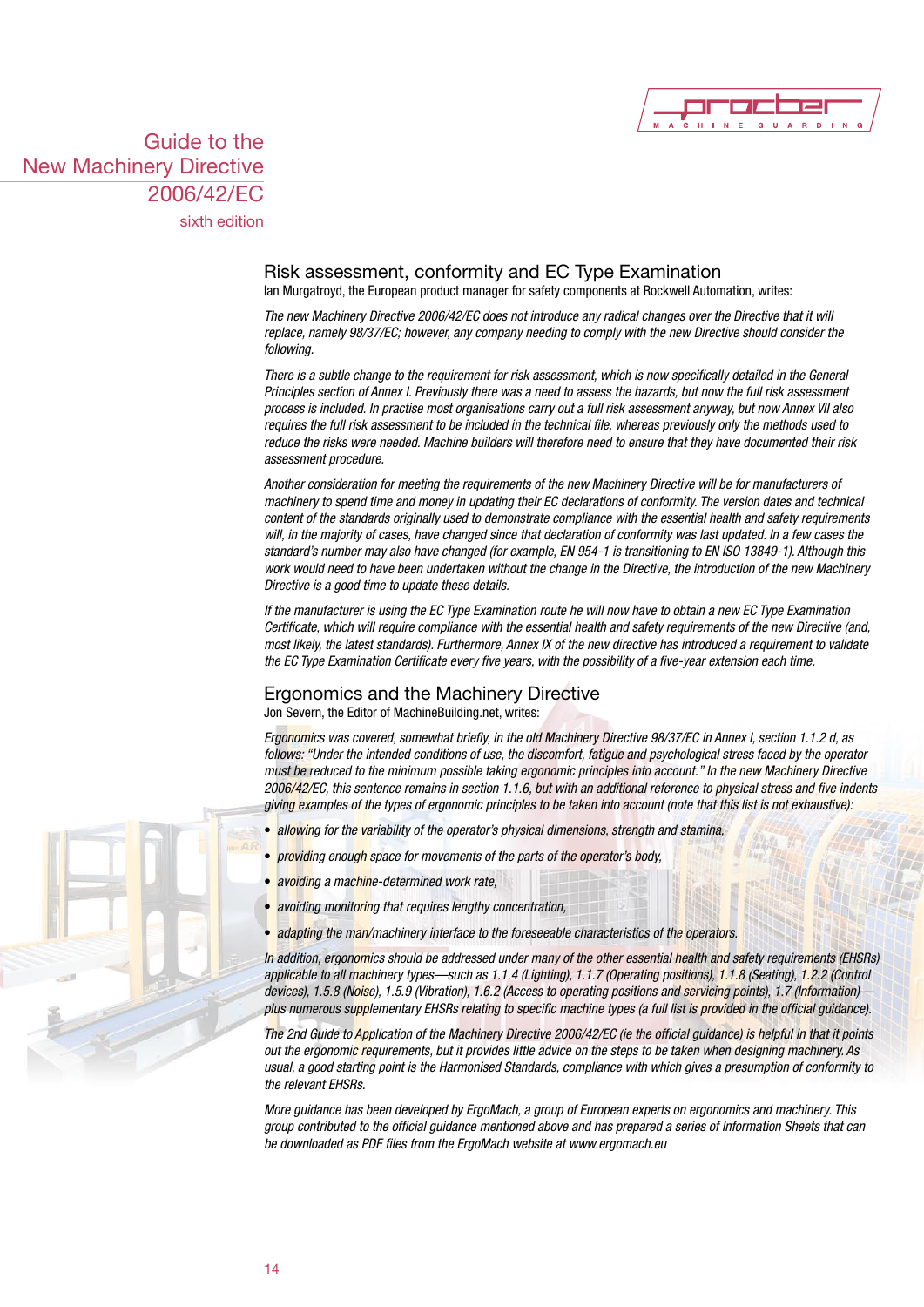

sixth edition

### Fixings for fixed guards

Jeremy Procter is the Managing Director of Procter Machine Guarding, a Member of BSI's MCE/3 committee and has 25 years' experience of drafting machine safety standards. He writes:

*There are two aspects of the essential health and safety requirements in Annex I sub-clause 1.4.2.1 Fixed guards that give cause for concern. First, the Directive states that 'fixing systems must remain attached to the guards or to the machinery when the guards are removed' - and there are no exceptions stated. While captive fasteners offer clear advantages in some circumstances, in particular for guard sections that are designed to be removed on a routine basis, such as in the food industry, it is overkill to require ALL such fixings to be captive. Adhering to this requirement will result in additional expense for machine builders, and more difficult replacement in the event of a fixing being damaged.*

*Second, the Directive requires that 'guards must be incapable of remaining in place without their fixings.' This is qualified with the phrase 'where possible,' which covers almost every conceivable fixed guard. Roof panels and other horizontal panels will therefore bizarrely appear to need fitting with springs or some other means of preventing them from remaining in place when the fixings are removed. Although the absurdity of this has been pointed out on several occasions, it is likely that the Directive will remain unchanged and the standard EN 953* Safety of machinery. Guards. General requirements for the design and construction of fixed and movable guards *has already been revised accordingly.*

*In British health and safety legislation the concept of 'reasonable practicability' allows risk to be weighed against the money, time and trouble needed to control it. If the phrase 'where practicable' could be used in the two aforementioned sentences in sub-clause 1.4.2.1 of the Directive Annex and the corresponding sub-clause in the standard, the situation would be much improved. Unfortunately, the concept of reasonable practicability is not accepted in European legislation and standards, so these particular shortcomings of the Machinery Directive will probably remain, resulting in increased costs for machine builders and a negligible improvement in safety or more likely nobody outside the UK will take any notice of these requirements.*

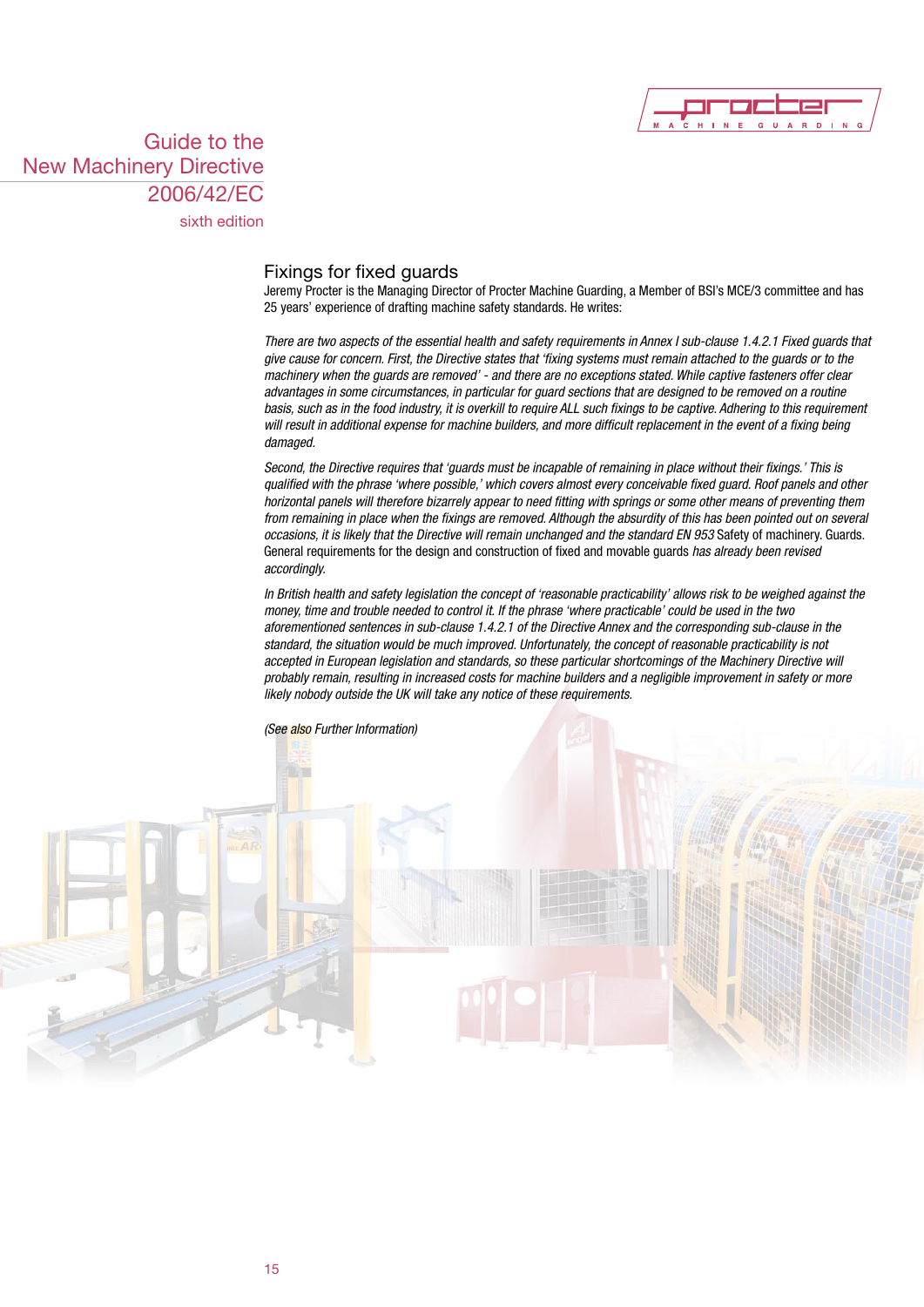

sixth edition

# CE marking of safety components

Martin Palmer, the training manager at Pilz Automation Technology, writes:

*Under the existing Machinery Directive safety components are required to have a Declaration of Conformity but not be CE marked. However, safety components that incorporate electrical/electronic componentry—such as safety relays will be CE marked under the LVD and EMC Directives. When the new Machinery Directive comes into force, CE marking will be required for ALL of the products subject to the Directive, with the exception of partly completed machinery.*

*Because most safety components (but not, for example, guards) already have a CE mark applied under the LVD or EMC Directives, machine builders will see no visual difference on these safety components after 29 December 2009, though the corresponding documentation will continue to reflect the version of the Machinery Directive in force at the time the component was placed on the market.*

*Note that safety components are excluded from the scope of the new Directive if they are supplied as identical spare parts by the manufacturer of the original machinery—see Article 1, paragraph 2(a).*

### Self-certification and internal checks on manufacture

Alistair McKerrell, an independent consultant and a member of BSI and European standards committees for safety of packaging machinery, writes:

*Annex VIII of the Machinery Directive (Assessment of conformity with internal checks on the manufacture of machinery) is the 'module' to be used for self-certification of all non-Annex IV machines. This is comparable with the modular approach to conformity assessment used in other Directives for product supply, such as pressure equipment and ATEX 95.*

*Paragraph 3 of Annex VIII infers that the manufacturer must have a suitable and sufficient manufacturing quality system to ensure the safety-related aspects of the machine (or machines) specified in the technical file are incorporated correctly during construction. A simple example would be systematic checks to ensure that the specified safety relays have been correctly installed in the control circuits.*

*The requirements of Annex VIII apply whether machines are manufactured as a single item with a unique specification or as a series of identical units, despite the text appearing to imply series manufacture (as broadly understood in English).*

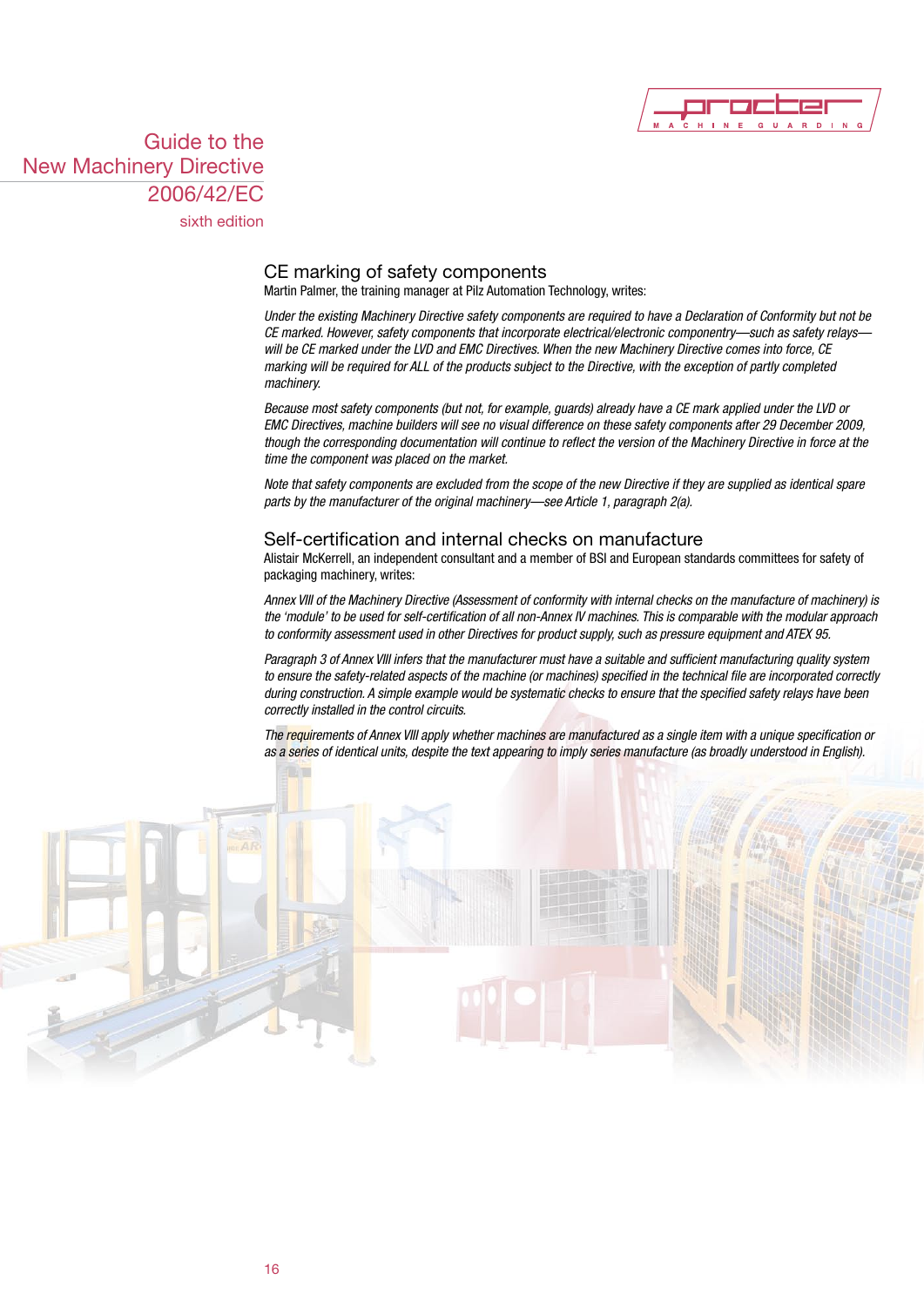

sixth edition

# Further information

# Machinery Directive 2006/42/EC

The full text of Machinery Directive 2006/42/EC, together with the Corrigendum and Amendment, can be downloaded as a PDF file from:

**http://ec.europa.eu/enterprise/sectors/mechanical/documents/legislation/machinery/index\_en.htm**

# Official Guidance

The European Commission assembled an editorial board to prepare guidance on the new Directive. The first edition of the *Guide to the Application of the Machinery Directive 2006/42/EC* (running to 335 pages) was published in December 2009, though this had no commentary on Annexes III to XI; the second edition (with 406 pages), published in June 2010, included this information and some other amendments. It is intended that regular updates of the Guide will be published in order to present answers to questions agreed by the Machinery Committee and the Machinery Working Group. While the Guide provides helpful explanations of the various clauses within the new Machinery Directive, is does not seek to highlight differences between the old and new Directives.

As well as the *Guide to application of the Machinery Directive 2006/42/EC*, there are also three other guides: *Equipment used for lifting persons*; *Classification of equipment used for lifting loads with lifting machinery*; and *Manually loaded trucks for the collection of household refuse incorporating a compression mechanism*. All of these guides can be downloaded as PDF files from the following web page:

**http://ec.europa.eu/enterprise/sectors/mechanical/documents/guidance/machinery/index\_en.htm**

In the UK the Department for Business, Innovation and Skills (previously the Department for Business, Enterprise & Regulatory Reform, BERR) has produced guidance on the The Supply of Machinery (Safety) Regulations 2008, which can be downloaded as a PDF from:

**http://www.bis.gov.uk/files/file49954.pdf**

# Ergonomics Guidance

ErgoMach, a group of European experts on ergonomics and machinery, has contributed to the official guidance mentioned above and has also prepared a series of Information Sheets that can be downloaded as PDF files from its website.

**www.ergomach.eu** 

# Harmonised Standards

A list of harmonised standards is available from the following web page, but bear in mind that this online list has no legal standing; only publication of a standard in the Official Journal of the European Union has legal status: **http://ec.europa.eu/enterprise/policies/european-standards/documents/harmonised-standards-legislation/ list-references/machinery/index\_en.htm**

An up-to-date list of harmonised standards as published in the Official Journal can be downloaded as a PDF file from this page on the European Commission website:

**http://ec.europa.eu/enterprise/sectors/mechanical/documents/standardization/machinery/index\_en.htm**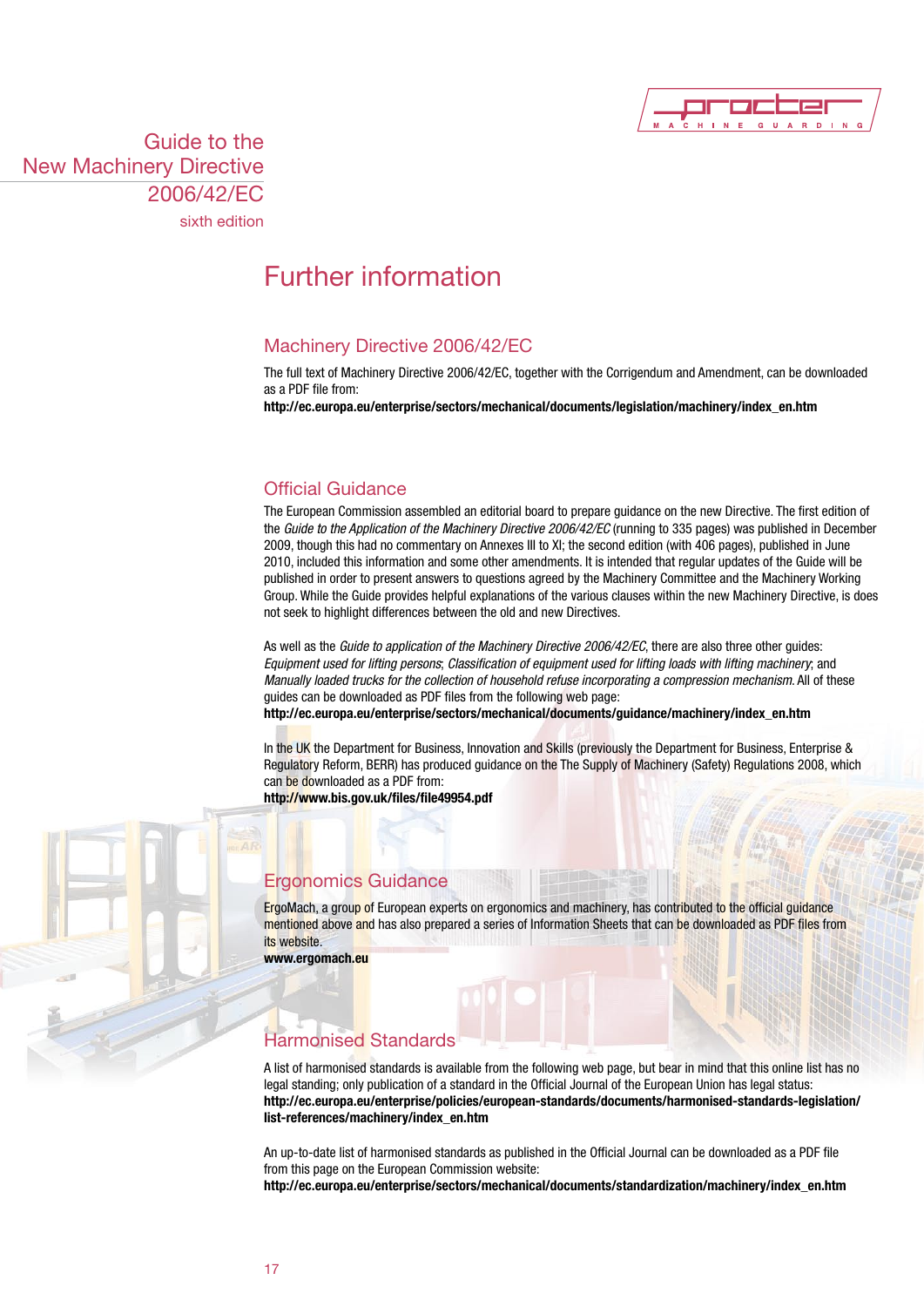

sixth edition

### White Papers

Procter Machine Guarding (see below) has published two White papers containing guidance on complying with requirements in the new Machinery Directive and are available to download as free PDF files: *CE marking of guards*; and *Fixings for fixed guards*.

### MachineBuilding.net

# MachineBuilding.net

News about the Machinery Directive, standards and products to aid compliance is available from MachineBuilding.net. The website is updated daily and can be browsed and searched via its user-friendly navigation, while the free monthly email newsletter brings the most interesting news straight to your desktop. Both the website and newsletter are focussed on the needs of those specifying, designing, building, modifying and upgrading machinery. **Website: www.machinebuilding.net**

# IZ

# Pilz Automation Technology

Pilz offers a market-leading range of machinery safety products, including: safety relays; configurable safety controllers; programmable safety systems (safety PLCs); mechanically actuated and non-contact guard switches; safety light curtains; vision-based safety sensors; emergency stop switches; and conventional and touchscreen operator interfaces. In addition, Pilz provides safety-related services, such as training, engineering, consultancy and competence management.

Pilz Automation Technology Willow House Medlicott Close **Corby** NN18 9NF UK Tel: +44 (0)1536 460766 Fax: +44 (0)1536 460866 Email: sales@pilz.co.uk **Website: www.pilz.co.uk**

# Procter Machine Guarding

With sites in Leeds and South Wales, Procter Machine Guarding is the UK's leading machinery guarding specialist. The company offers a comprehensive service to survey, design, manufacture and install standards-compliant machine guards nationwide. Bespoke guards can be supplied for machine tools and special-purpose machinery, and modular perimeter guarding is available in various types to suit application and budgetary requirements. Aluminium-framed guards can be designed and supplied either as completed units or in modules. Acoustic enclosures can be designed and manufactured to order, or noise-reducing measures can be incorporated within conventional guards.

Procter Machine Guarding Pantglas Industrial Estate **Bedwas Caerphilly** CF83 8XD UK Tel: +44 (0)2920 855 758 Fax: +44 (0)2920 887 005 Email: guards@procterbedwas **Website: www.machinesafety.co.uk**